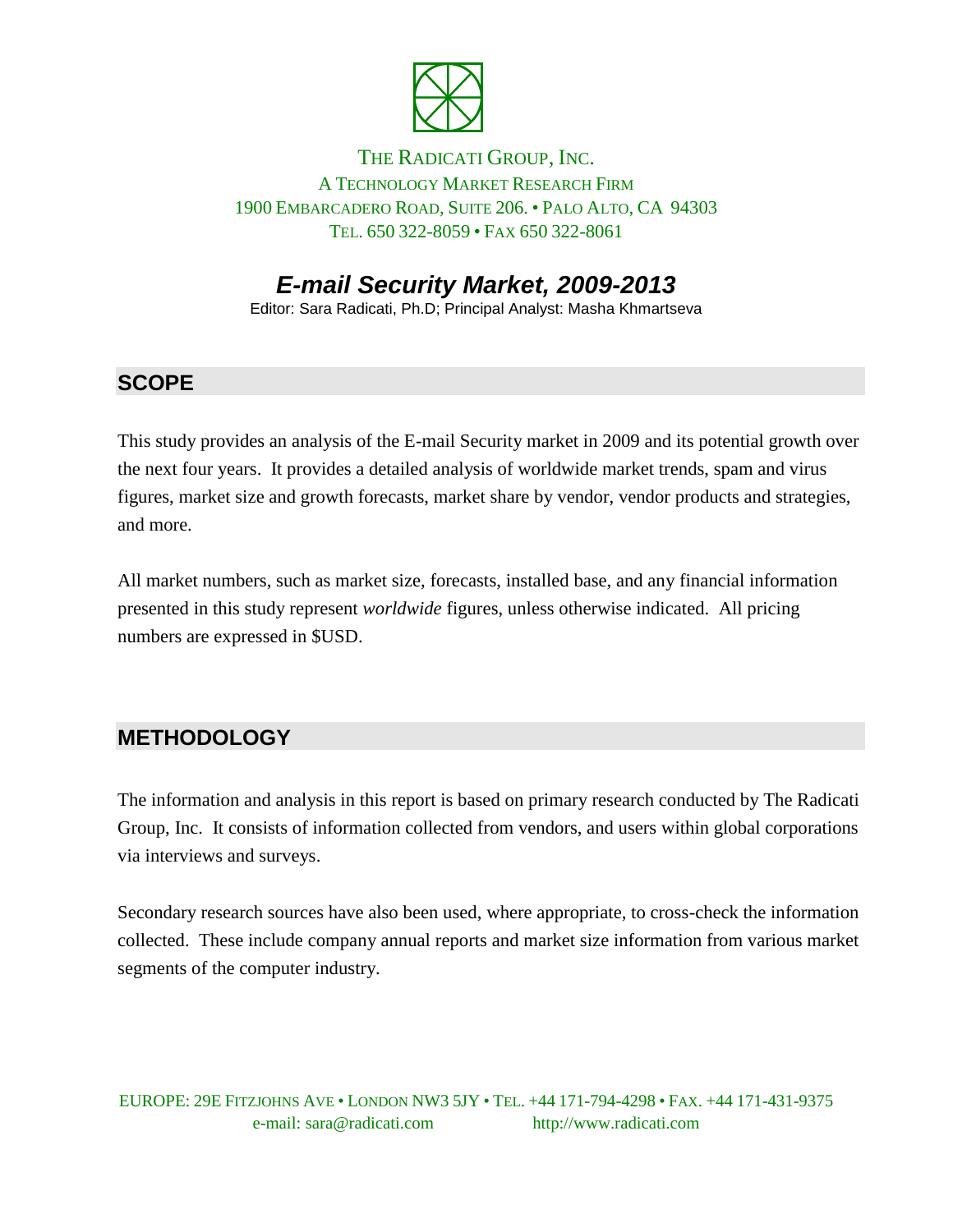#### **EXECUTIVE SUMMARY**

- $\bullet$ E-mail security is defined as any software, appliance, or hosted service that protects organizations against e-mail related threats by filtering out e-mail junk and malicious messages. Some of the major threats that an e-mail security solution is designed to protect against include: spam, viruses, directory harvest attacks and denial of service attacks.
- In addition, many organizations are worried about the security of the content travelling over their electronic channels. In response, a number of security vendors and service providers have added content filtering and Data Loss Prevention (DLP) capabilities to their security suites.
- The need for e-mail security solutions is directly related to the overall growth of the messaging  $\bullet$ market. According to our research, in 2009, a typical corporate user sends and receives about 167 messages a day. We believe that this number will grow to about 219 messages per day in 2013. For organizations, this growth in traffic means that they will need more effective defenses against all types of malware, to prevent any major interruptions to their business activity.
- Organizations poorly protected against e-mail threats pay a high price, loosing millions of dollars in extra IT costs, productivity costs, network downtime, bandwidth costs, and more.
	- o According to our research, a typical 1,000-user organization spends over \$1.8 million annually to manage spam.
- This study looks at the e-mail security market as comprising four segments: E-mail Security Software, E-mail Security Appliances, Hosted E-mail Security Services, and E-mail Security for Service Providers products and services.
- E-mail Security Software is the oldest and the largest segment of the e-mail security market. At the same time, the market for E-mail Appliances is growing the fastest. Appliances are easier to deploy and manage than software solutions, and offer peace of mind to companies that do not want to outsource their messages. After appliances, the Hosted E-mail Security services market is experiencing the second highest growth in the e-mail security space.
- Most organizations today have at least one basic e-mail security solution deployed. Many  $\bullet$ organizations have multiple layers of defense from multiple vendors. The majority of market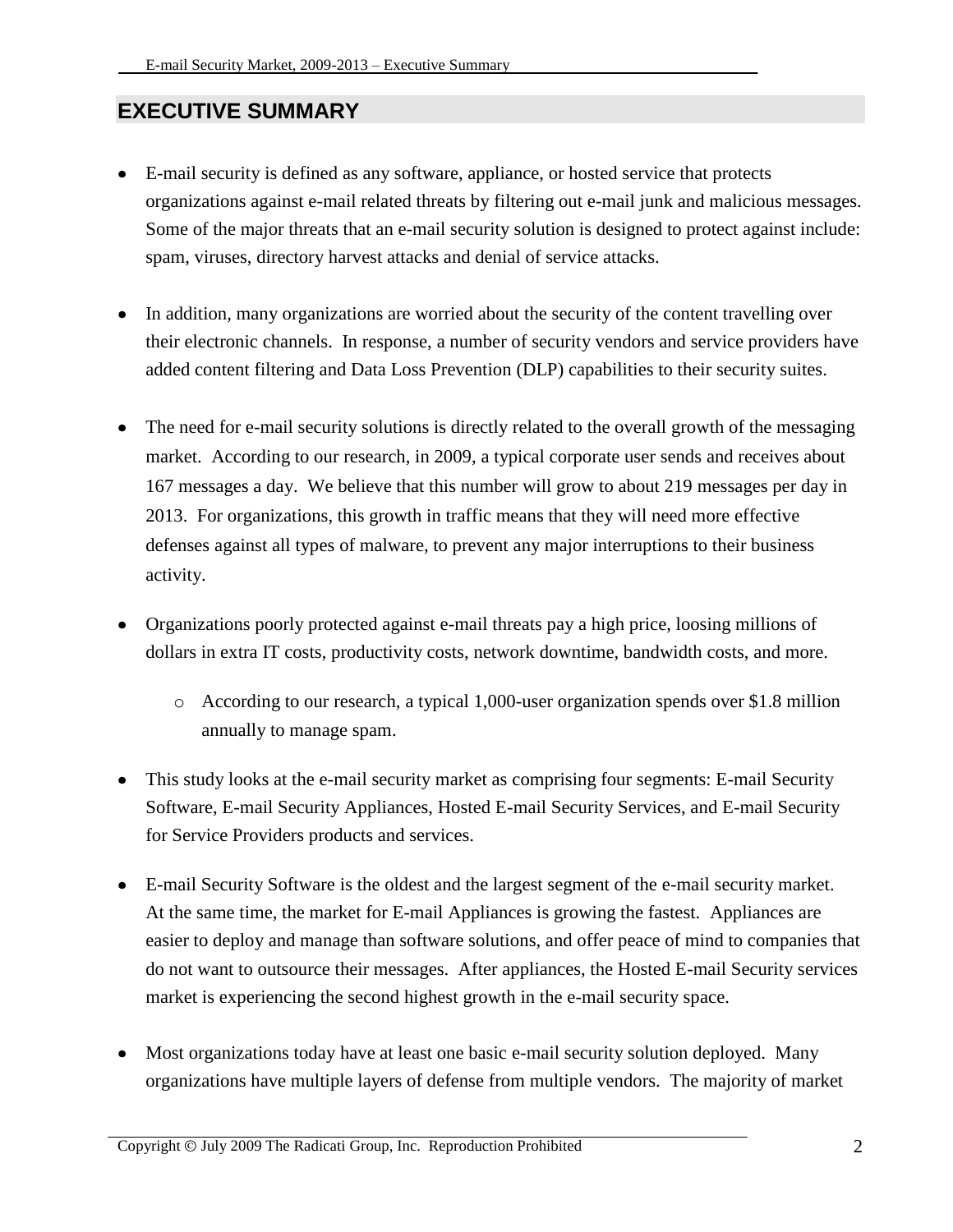growth comes from upgrades to newer versions of their current solutions, or replacements with competing products and services.

- Even though there are still many security solutions focused on a single type of security threat (e.g. spam), the overall trend is to offer a complete package that protects against multiple threats. Most popular solutions, today, offer anti-spam/anti-virus, content filtering, encryption and some Data Loss Prevention (DLP) capabilities integrated together. These complete solutions are often made up of technology components sourced from multiple OEM suppliers. The key is that they are available from a single vendor, and all capabilities are managed centrally.
- An increase in "blended" attacks has prompted more vendors and service providers over the past 12 months to add Web protection to their e-mail security suites. Blended attacks occur when an e-mail containing Web links leads users to infected websites. Not all vendors are offering these capabilities yet, however as the number of blended attacks increases quickly, we expect Web security capabilities to become more common additions to e-mail security suites.
- With the latest spotlight on the security of content travelling over electronic channels, encryption is becoming a more standard feature for e-mail security suites. Some suites give end users a choice to do encryption manually, on a message by message basis, while others can automatically encrypt all outgoing messages that are considered to be potentially sensitive based on automatic scanning.
- Revenue in the e-mail security market for all four segments we analyze in depth in this report (Software, Appliances, Hosted Services, and E-mail Security for Service Providers) is forecasted to grow from slightly over \$4.4 billion in 2009, to nearly \$6.7 billion in 2013.